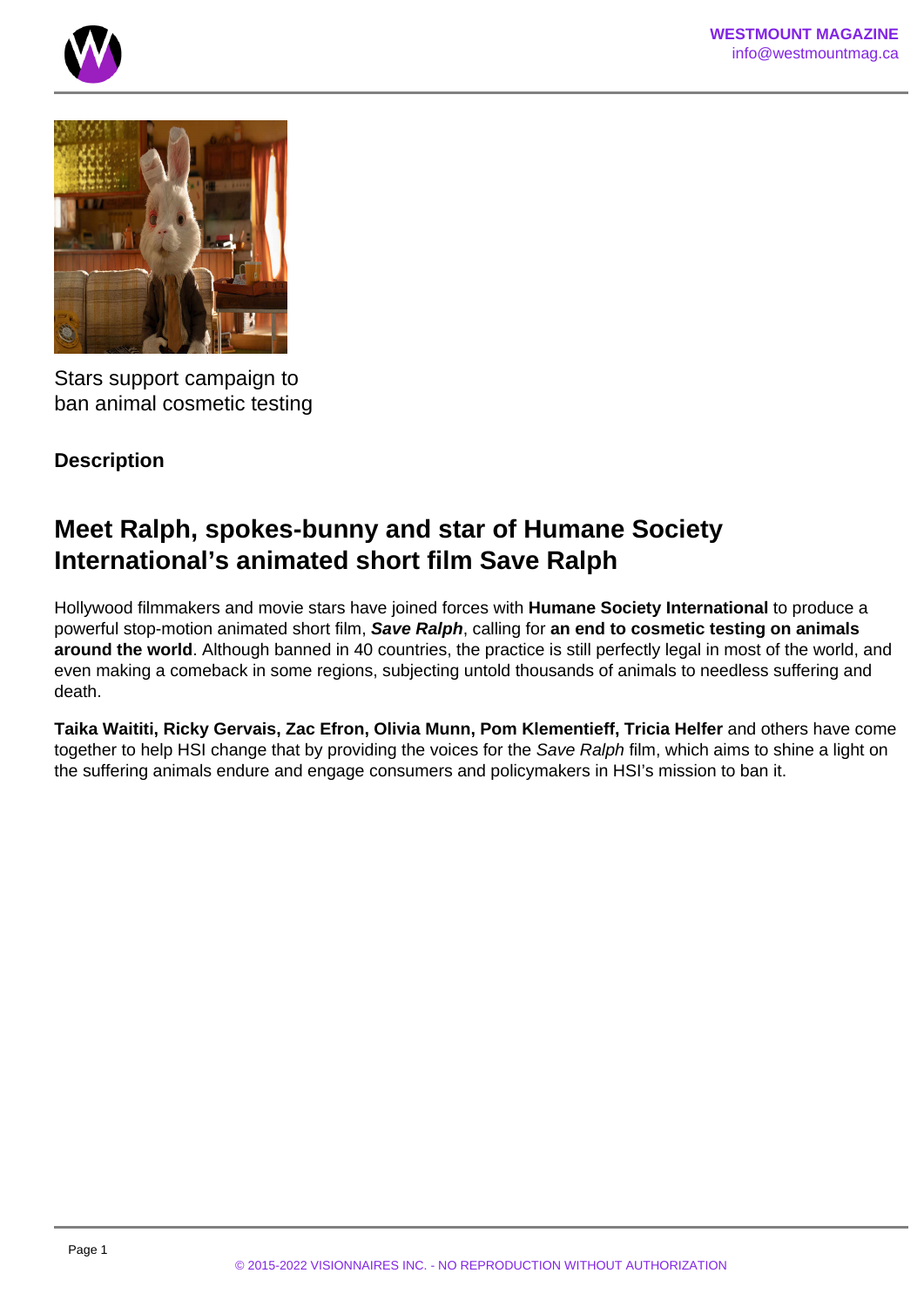



Writer and director **Spencer Susser** (Hesher, The Greatest Showman) and producer **Jeff Vespa** (Voices of Parkland) teamed up with the **Arch Model** studio of puppet-maker supreme **Andy Gent** on the production to bring Ralph to life. The film is also being launched in Portuguese, Spanish, French and Vietnamese with **Rodrigo Santoro, Denis Villeneuve** and others voicing the characters in those languages, and **Maggie Q** providing a video message of support.

"Save Ralph is a wake-up call that animals are still suffering for cosmetics, and now is the time for us to come together to ban it globally. Today we have an abundance of reliable, animal-free approaches for product safety assurance, so there's no excuse for making animals like Ralph suffer to test cosmetics or their ingredients."

– Jeffrey Flocken, president, Humane Society International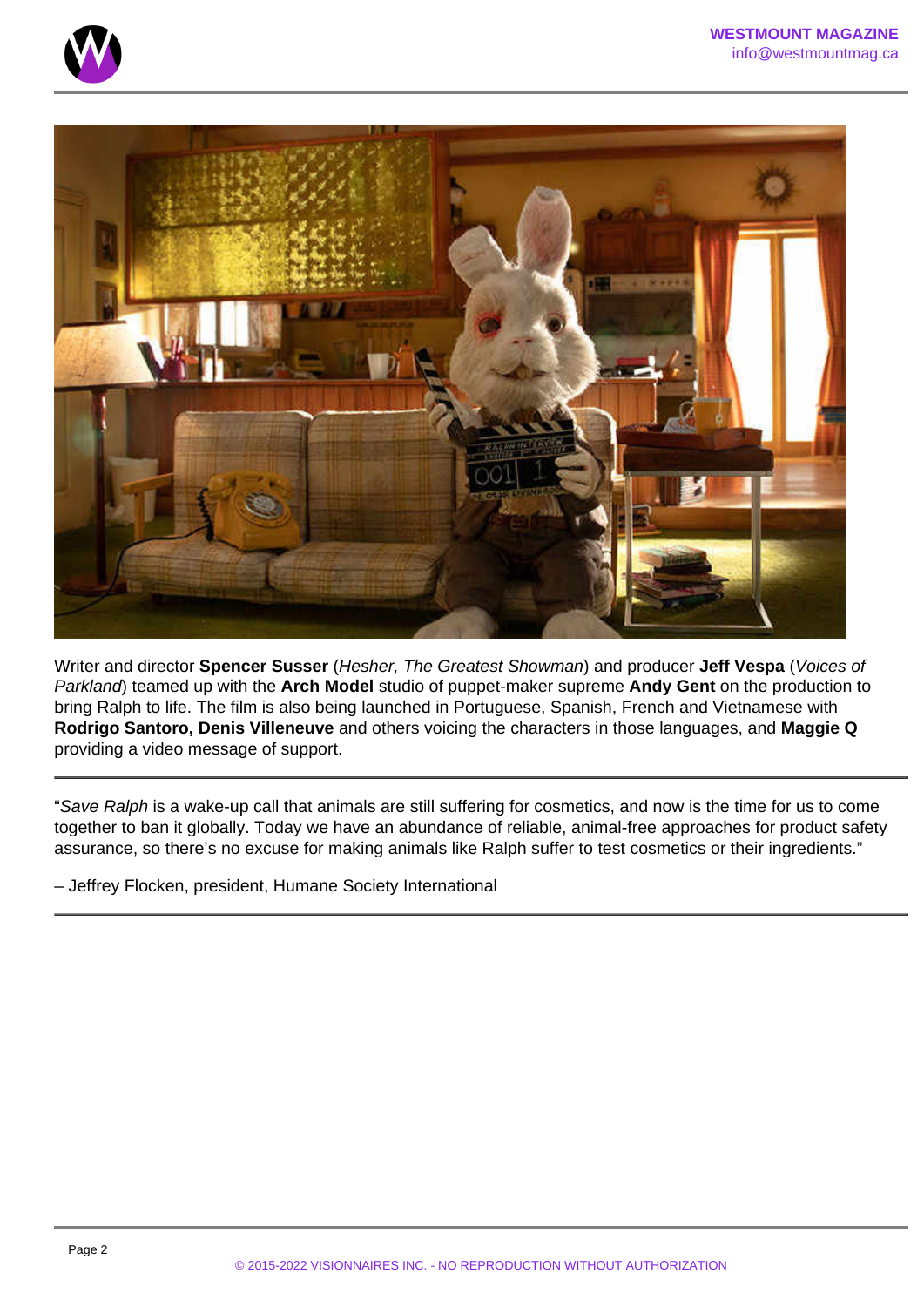

film features HSI's campaign spokes-bunny Ralph, voiced by Taika Waititi, being interviewed as he goes through his daily routine as a "tester" in a toxicology lab. HSI's #SaveRalph campaign tackles the disturbing issue of animal testing in an original and unexpected way – using the story of one bunny to shine a light on the



Waititi tweeted ahead of the launch: "This is a cool thing that is coming soon. If you don't watch it and love it then you hate animals and we can't be friends anymore. #SaveRalph."

The campaign is focused on 16 countries including Brazil, Canada, Chile, Mexico, South Africa, and 10 Southeast Asian nations, with partner organizations, the Humane Society of the United States and Humane Society Legislative Fund, focused on legislation in the U.S. HSI is also standing up for bans that are already in place, like in Europe where authorities are attempting to exploit a legal loophole by demanding new animal testing of cosmetic ingredients under chemical law. Save Ralph will shine a spotlight on all these countries,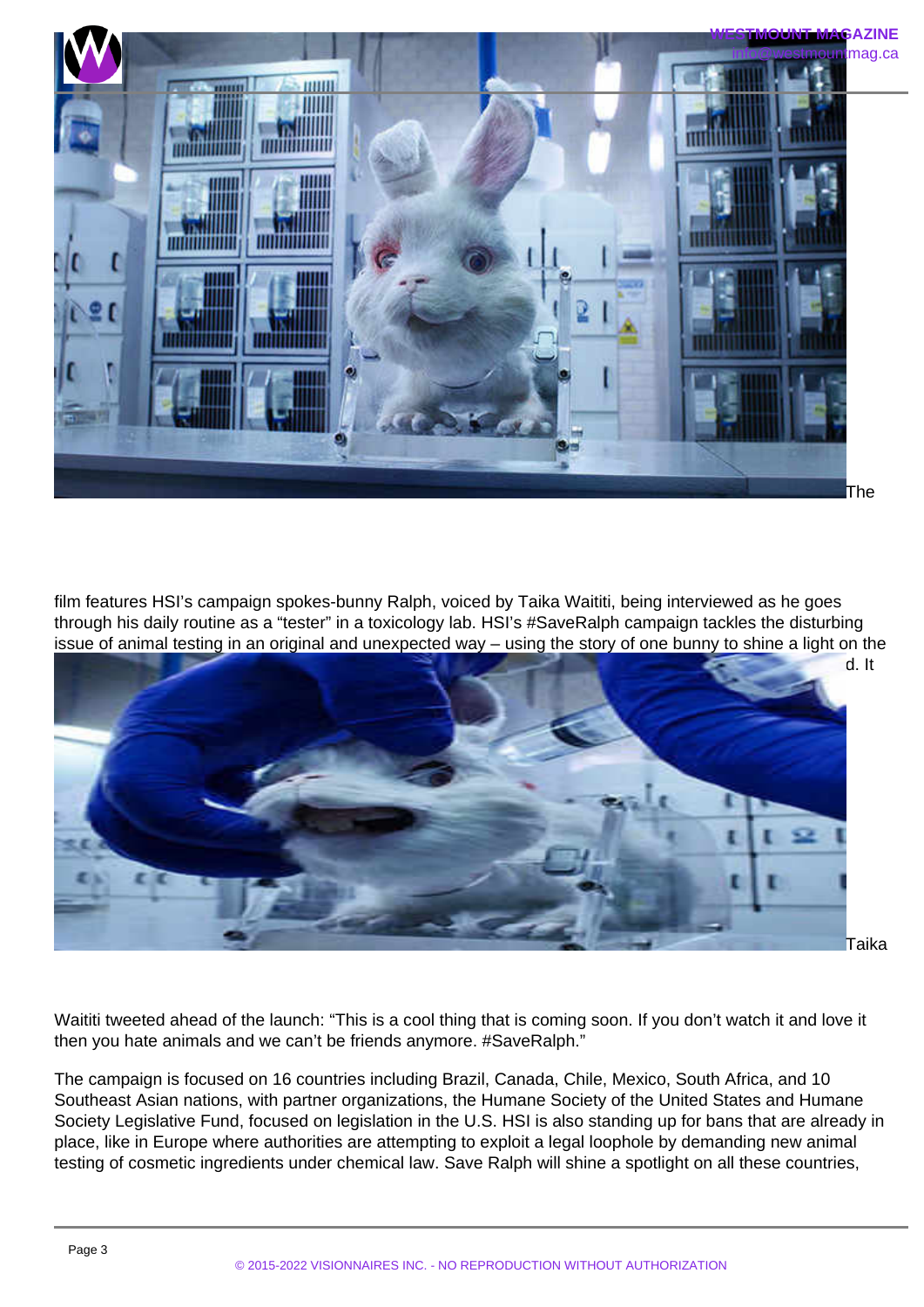driving them toward the cruelty-free future that the public and consumers expect.

"Animal testing just makes me angry. There's no justification for dripping chemicals in rabbits' eyes or forcefeeding them to rats just to make lipsticks and shampoo. Science has evolved enough to give us non-animal solutions to end this terrible cruelty – it's time for our humanity to catch up."

– Ricky Gervais, voice actor, Save Ralph

Fast facts about animal testing of cosmetics

In some parts of the world, rabbits like Ralph are locked in neck restraints and have cosmetic products and ingredients dripped in their eye and on to the shaved skin on their back. Guinea pigs and mice have the chemicals spread on their shaved skin or on their ears. None of these animals are given pain relief, and all of them will be killed at the end.

- Animal testing for cosmetics is officially already banned in 40 countries. HSI and partners were instrumental in securing bans in India, Taiwan, New Zealand, South Korea, Guatemala, Australia and 10 states in Brazil. Such testing is also banned in Turkey, Israel, Norway, Iceland, Switzerland, and in the U.S. states of California, Illinois, Nevada and Virginia. Five other U.S. states – New Jersey, Maryland, Rhode Island, Hawaii and New York – are now considering similar bills to end animal testing for cosmetics, and a federal bill called the Humane Cosmetics Act is anticipated to be reintroduced in Congress this year.
- The European Union banned all animal testing for cosmetics in 2013, yet today this celebrated precedent is being undermined by European Chemicals Agency demands that companies perform new animal tests on chemicals used exclusively in cosmetics. Read more [here.](https://www.hsi.org/wp-content/uploads/2020/11/EU-cosmetics-animal-testing-ban-shredded.pdf)
- More than 2,000 "cruelty-free" beauty brands are available worldwide, including Lush, Garnier, Dove, Herbal Essences and H&M. These companies produce safe products by using ingredients with a history of safe use together with modern animal-free safety assessment tools. No single global shopping guide yet exists, but HSI recognizes LeapingBunny.org, BeautyWithoutBunnies, Logical Harmony, ChooseCrueltyFree